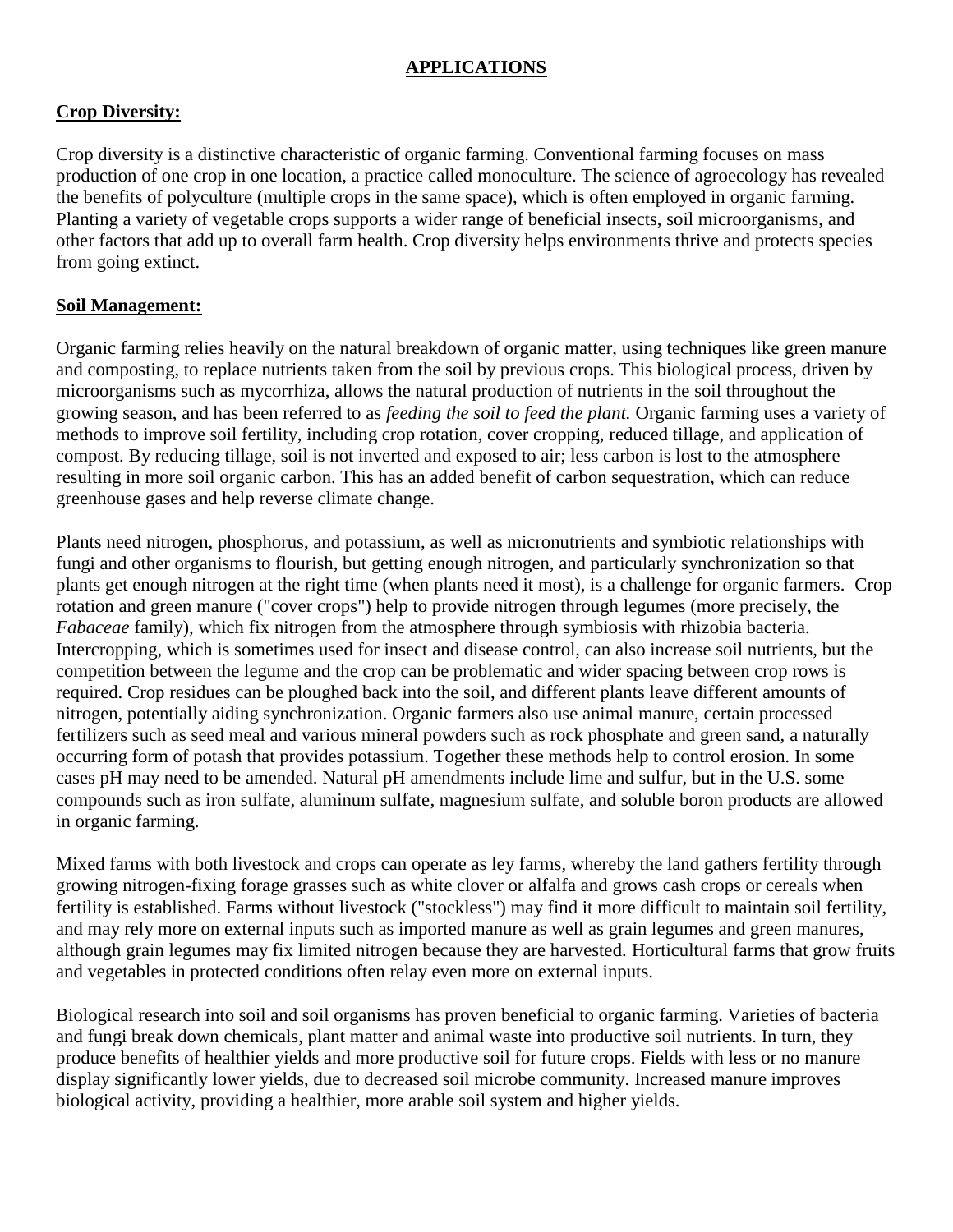### **Weed Management:**

Organic [weed](https://en.wikipedia.org/wiki/Weed) management promotes weed suppression, rather than weed elimination, by enhancing crop competition and [phytotoxic](https://en.wikipedia.org/wiki/Phytotoxic) effects on weeds. Organic farmers integrate cultural, biological, mechanical, physical and chemical tactics to manage weeds without synthetic herbicides. Organic standards require [rotation](https://en.wikipedia.org/wiki/Crop_rotation) of annual crops, meaning that a single crop cannot be grown in the same location without a different, intervening crop. Organic crop rotations frequently include weed-suppressive [cover crops](https://en.wikipedia.org/wiki/Cover_crop) and crops with dissimilar life cycles to discourage weeds associated with a particular crop. Research is ongoing to develop organic methods to promote the growth of natural microorganisms that suppress the growth or germination of common weeds. Other cultural practices used to enhance crop competitiveness and reduce weed pressure include selection of competitive crop varieties, high-density planting, tight row spacing, and late planting into warm soil to encourage rapid crop [germination.](https://en.wikipedia.org/wiki/Germination)

Mechanical and physical weed control practices used on organic farms can be broadly grouped as:

- [Tillage](https://en.wikipedia.org/wiki/Tillage) Turning the soil between crops to incorporate crop residues and soil amendments; remove existing weed growth and prepare a seedbed for planting; turning soil after seeding to kill weeds, including [cultivation](https://en.wikipedia.org/wiki/Cultivator) of row crops;
- Mowing and cutting Removing top growth of weeds;
- Flame weeding and thermal weeding Using heat to kill weeds; and
- [Mulching](https://en.wikipedia.org/wiki/Mulch) Blocking weed emergence with organic materials, plastic films, or [landscape fabric.](https://en.wikipedia.org/wiki/Landscape_fabric)

Some critics, citing work published in 1997 by David Pimentel of Cornell University, which described an epidemic of [soil erosion](https://en.wikipedia.org/wiki/Soil_erosion) worldwide, have raised concerned that tillage contribute to the erosion epidemic. The FAO and other organizations have advocated a 'no-till' approach to both conventional and organic farming, and point out in particular that crop rotation techniques used in organic farming are excellent no-till approaches. A study published in 2005 by Pimentel and colleagues confirmed that 'Crop rotations and cover cropping (green manure) typical of organic agriculture reduce soil erosion, pest problems, and pesticide use.' Some naturally sourced chemicals are allowed for herbicidal use. These include certain formulations of [acetic acid](https://en.wikipedia.org/wiki/Acetic_acid) (concentrated vinegar), [corn gluten meal,](https://en.wikipedia.org/wiki/Corn_gluten_meal) and [essential oils.](https://en.wikipedia.org/wiki/Essential_oils) A few selective [bio-herbicides](https://en.wikipedia.org/wiki/Bioherbicide) based on fungal [pathogens](https://en.wikipedia.org/wiki/Pathogen) have also been developed. At this time, however, organic herbicides and bio-herbicides play a minor role in the organic weed control toolbox. Weeds can be controlled by grazing. For example, geese have been used successfully to weed a range of organic crops including cotton, strawberries, tobacco, and corn, reviving the practice of keeping [cotton patch geese,](https://en.wikipedia.org/wiki/Cotton_Patch_Goose) common in the southern U.S. before the 1950s. Similarly, some rice farmers introduce ducks and fish to wet [paddy fields](https://en.wikipedia.org/wiki/Paddy_field) to eat both weeds and insects.

# **Livestock:**

For livestock like these healthy cows vaccines play an important part in animal health since antibiotic therapy is prohibited in organic farming. Raising livestock and poultry, for meat, dairy and eggs, is another traditional farming activity that complements growing. Organic farms attempt to provide animals with natural living conditions and feed. Organic certification verifies that livestock are raised according to the USDA organic regulations throughout their lives. These regulations include the requirement that all animal feed must be certified organic. Organic livestock may be, and must be, treated with medicine when they are sick, but drugs cannot be used to promote growth, their feed must be organic, and they must be pastured.

Also, horses and cattle were once a basic farm feature that provided labor, for hauling and plowing, fertility, through recycling of manure, and fuel, in the form of food for farmers and other animals. While today, small growing operations often do not include livestock, domesticated animals are a desirable part of the organic farming equation, especially for true sustainability, the ability of a farm to function as a self-renewing unit.